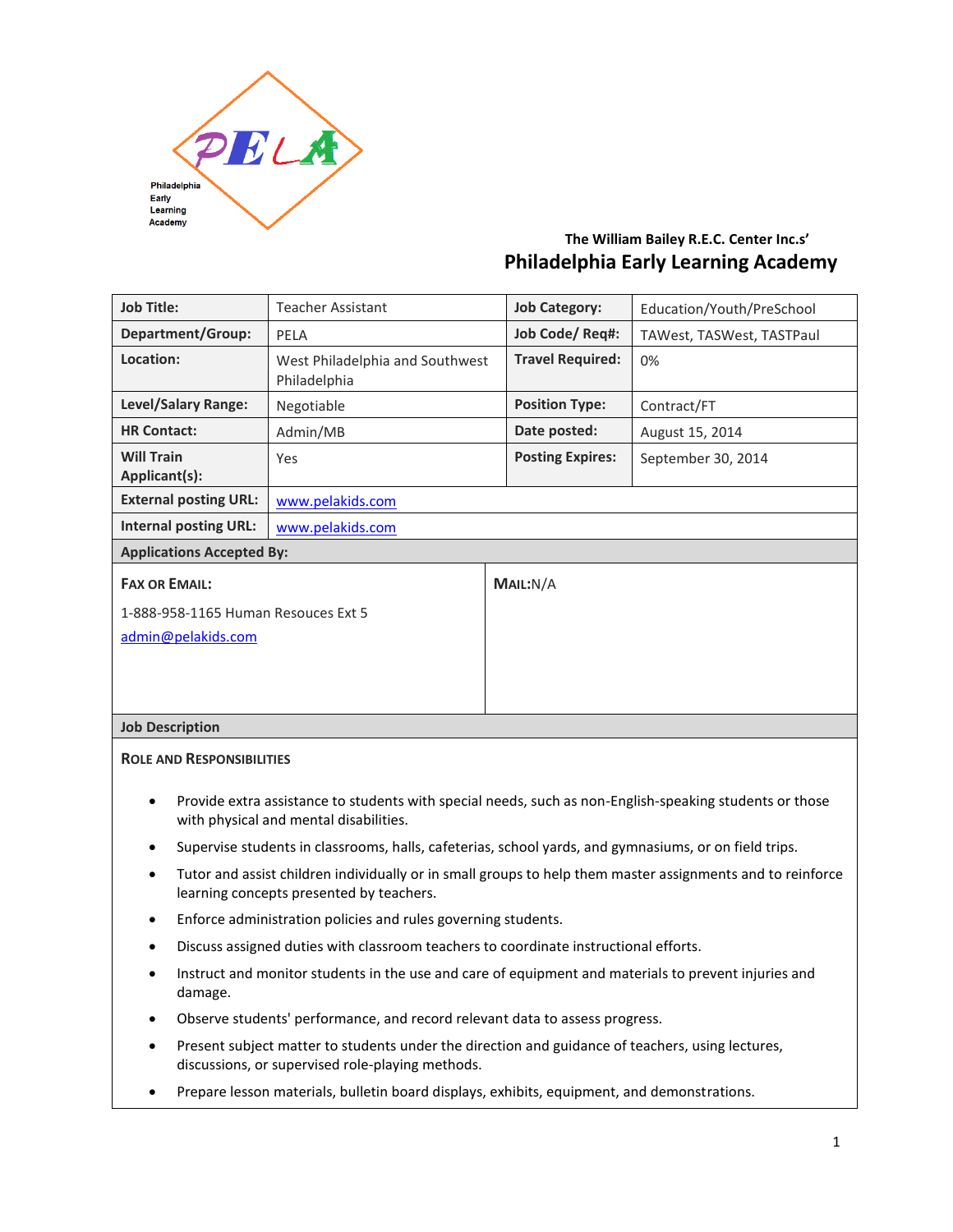

# **The William Bailey R.E.C. Center Inc.s' Philadelphia Early Learning Academy**

- Organize and supervise games and other recreational activities to promote physical, mental, and social development.
- An aide is responsible for assisting in the implementation of daily program activities.
- Other duties as assigned.

### **QUALIFICATIONS AND EDUCATION REQUIREMENTS**

(b) An aide shall have attained one of the following qualification levels:

(1) A high school diploma or a general educational development certificate.

 (2) A minimum of an 8th grade education and enrollment in a training curriculum described at § 3270.31(c) (relating to age and training). The classroom training portion of the curriculum shall be completed. Documentation of completion of classroom training and continuing enrollment in the training curriculum shall be included in the staff person's file.

(3) A minimum of an 8th grade education and 2 years of experience with children.

(c) An aide or a combination of aides shall be supervised at all times by a staff person qualified at minimum as an assistant group supervisor.

Must have current FBI, PA State Criminal and Child Abuse clearance

Must have current Health Assessment with TB clearance/shot.

#### **PREFERRED SKILLS**

Active Listening — Giving full attention to what other people are saying, taking time to understand the points being made, asking questions as appropriate, and not interrupting at inappropriate times.

Speaking — Talking to others to convey information effectively.

Social Perceptiveness — Being aware of others' reactions and understanding why they react as they do.

Critical Thinking — Using logic and reasoning to identify the strengths and weaknesses of alternative solutions, conclusions or approaches to problems.

Instructing — Teaching others how to do something.

Service Orientation — Actively looking for ways to help people.

Coordination — Adjusting actions in relation to others' actions.

Learning Strategies — Selecting and using training/instructional methods and procedures appropriate for the situation when learning or teaching new things.